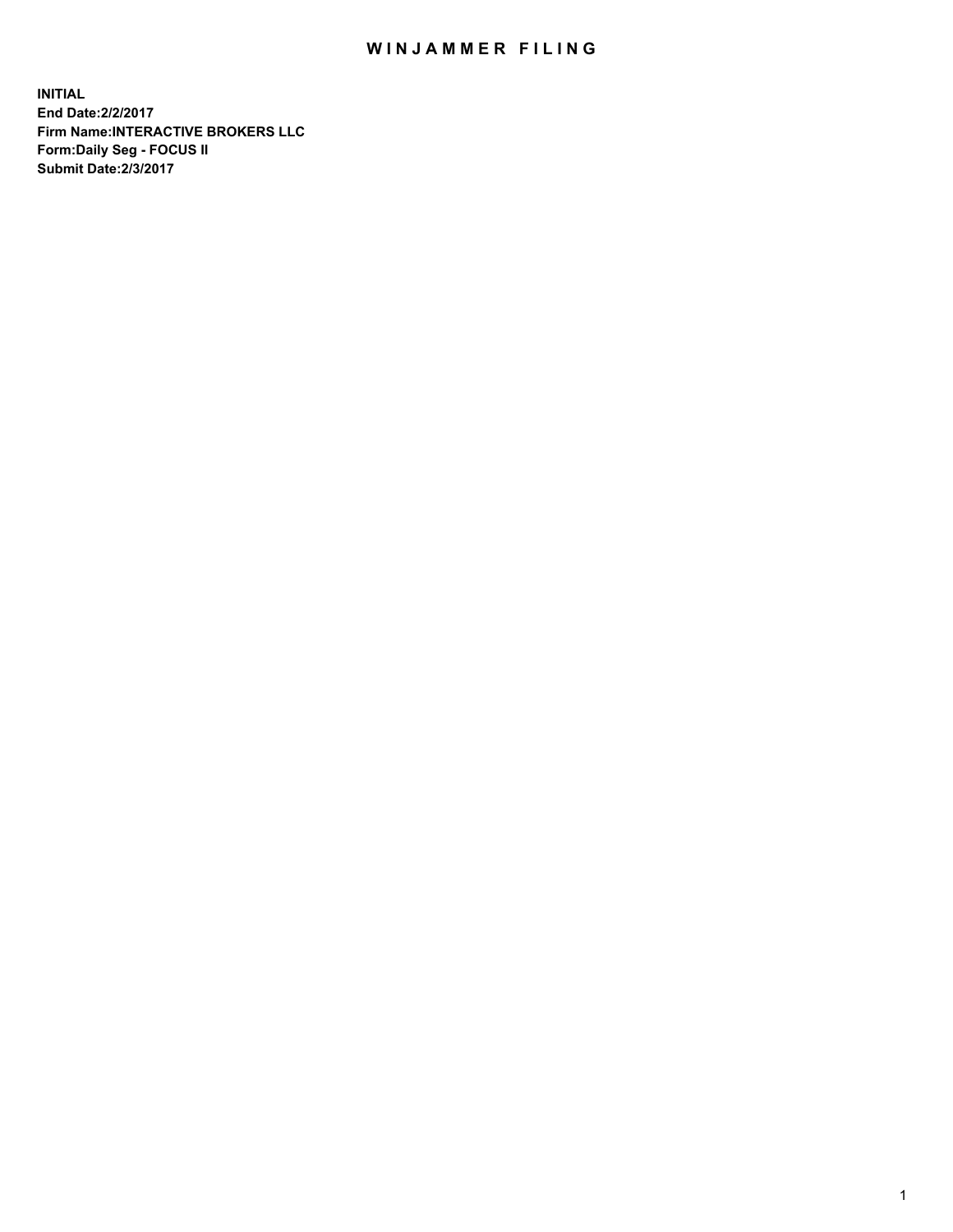## **INITIAL End Date:2/2/2017 Firm Name:INTERACTIVE BROKERS LLC Form:Daily Seg - FOCUS II Submit Date:2/3/2017 Daily Segregation - Cover Page**

| Name of Company<br><b>Contact Name</b><br><b>Contact Phone Number</b><br><b>Contact Email Address</b>                                                                                                                                                                                                                          | <b>INTERACTIVE BROKERS LLC</b><br>James Menicucci<br>203-618-8085<br>jmenicucci@interactivebrokers.c<br>om |
|--------------------------------------------------------------------------------------------------------------------------------------------------------------------------------------------------------------------------------------------------------------------------------------------------------------------------------|------------------------------------------------------------------------------------------------------------|
| FCM's Customer Segregated Funds Residual Interest Target (choose one):<br>a. Minimum dollar amount: ; or<br>b. Minimum percentage of customer segregated funds required:% ; or<br>c. Dollar amount range between: and; or<br>d. Percentage range of customer segregated funds required between:% and%.                         | $\overline{\mathbf{0}}$<br>0<br>155,000,000 245,000,000<br>0 <sub>0</sub>                                  |
| FCM's Customer Secured Amount Funds Residual Interest Target (choose one):<br>a. Minimum dollar amount: ; or<br>b. Minimum percentage of customer secured funds required:%; or<br>c. Dollar amount range between: and; or<br>d. Percentage range of customer secured funds required between: % and %.                          | $\overline{\mathbf{0}}$<br>0<br>80,000,000 120,000,000<br>0 <sub>0</sub>                                   |
| FCM's Cleared Swaps Customer Collateral Residual Interest Target (choose one):<br>a. Minimum dollar amount: ; or<br>b. Minimum percentage of cleared swaps customer collateral required:% ; or<br>c. Dollar amount range between: and; or<br>d. Percentage range of cleared swaps customer collateral required between:% and%. | $\overline{\mathbf{0}}$<br>$\overline{\mathbf{0}}$<br>0 <sub>0</sub><br>0 <sub>0</sub>                     |

Attach supporting documents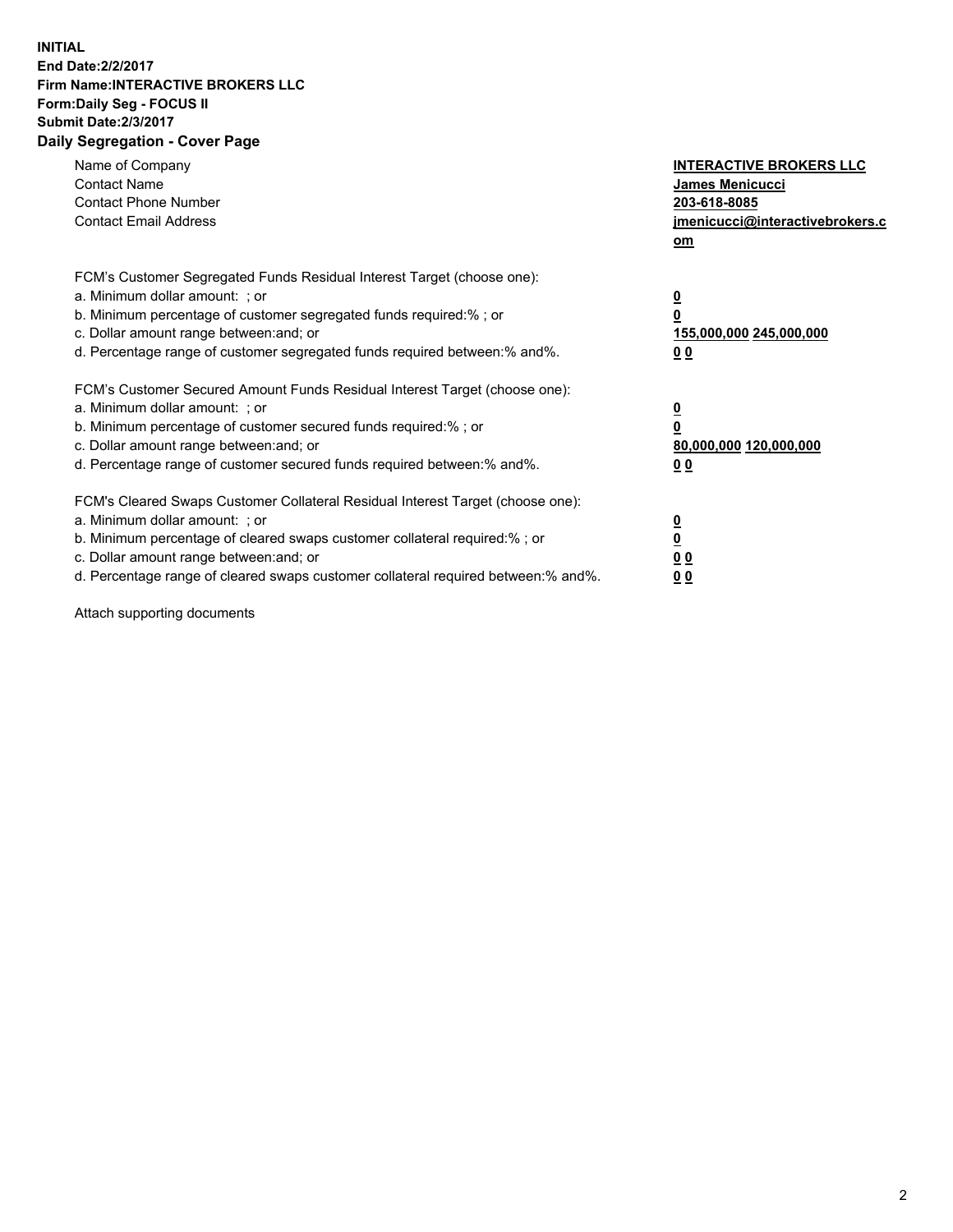**INITIAL End Date:2/2/2017 Firm Name:INTERACTIVE BROKERS LLC Form:Daily Seg - FOCUS II Submit Date:2/3/2017 Daily Segregation - Secured Amounts**

|     | Foreign Futures and Foreign Options Secured Amounts                                                        |                                  |
|-----|------------------------------------------------------------------------------------------------------------|----------------------------------|
|     | Amount required to be set aside pursuant to law, rule or regulation of a foreign                           | $0$ [7305]                       |
|     | government or a rule of a self-regulatory organization authorized thereunder                               |                                  |
| 1.  | Net ledger balance - Foreign Futures and Foreign Option Trading - All Customers                            |                                  |
|     | A. Cash                                                                                                    | 337,742,552 [7315]               |
|     | B. Securities (at market)                                                                                  | $0$ [7317]                       |
| 2.  | Net unrealized profit (loss) in open futures contracts traded on a foreign board of trade                  | 17,587,112 [7325]                |
| 3.  | Exchange traded options                                                                                    |                                  |
|     | a. Market value of open option contracts purchased on a foreign board of trade                             | 285,007 [7335]                   |
|     | b. Market value of open contracts granted (sold) on a foreign board of trade                               | $-30,043$ [7337]                 |
| 4.  | Net equity (deficit) (add lines 1.2. and 3.)                                                               | 355,584,628 [7345]               |
| 5.  | Account liquidating to a deficit and account with a debit balances - gross amount                          | 62,075 [7351]                    |
|     | Less: amount offset by customer owned securities                                                           | 0 [7352] 62,075 [7354]           |
| 6.  | Amount required to be set aside as the secured amount - Net Liquidating Equity                             | 355,646,703 [7355]               |
|     | Method (add lines 4 and 5)                                                                                 |                                  |
| 7.  | Greater of amount required to be set aside pursuant to foreign jurisdiction (above) or line                | 355,646,703 [7360]               |
|     | 6.                                                                                                         |                                  |
|     | FUNDS DEPOSITED IN SEPARATE REGULATION 30.7 ACCOUNTS                                                       |                                  |
| 1.  | Cash in banks                                                                                              |                                  |
|     | A. Banks located in the United States                                                                      | $0$ [7500]                       |
|     | B. Other banks qualified under Regulation 30.7                                                             | 0 [7520] 0 [7530]                |
| 2.  | Securities                                                                                                 |                                  |
|     | A. In safekeeping with banks located in the United States                                                  | 405,222,320 [7540]               |
|     | B. In safekeeping with other banks qualified under Regulation 30.7                                         | 0 [7560] 405,222,320 [7570]      |
| 3.  | Equities with registered futures commission merchants                                                      |                                  |
|     | A. Cash                                                                                                    | $0$ [7580]                       |
|     | <b>B.</b> Securities                                                                                       | $0$ [7590]                       |
|     | C. Unrealized gain (loss) on open futures contracts                                                        | $0$ [7600]                       |
|     | D. Value of long option contracts                                                                          | $0$ [7610]                       |
|     | E. Value of short option contracts                                                                         | 0 [7615] 0 [7620]                |
| 4.  | Amounts held by clearing organizations of foreign boards of trade                                          |                                  |
|     | A. Cash                                                                                                    | $0$ [7640]                       |
|     | <b>B.</b> Securities                                                                                       | $0$ [7650]                       |
|     | C. Amount due to (from) clearing organization - daily variation                                            | $0$ [7660]                       |
|     | D. Value of long option contracts                                                                          | $0$ [7670]                       |
| 5.  | E. Value of short option contracts                                                                         | 0 [7675] 0 [7680]                |
|     | Amounts held by members of foreign boards of trade                                                         |                                  |
|     | A. Cash                                                                                                    | 67,614,030 [7700]                |
|     | <b>B.</b> Securities                                                                                       | $0$ [7710]                       |
|     | C. Unrealized gain (loss) on open futures contracts                                                        | 6,075,725 [7720]                 |
|     | D. Value of long option contracts<br>E. Value of short option contracts                                    | 285,007 [7730]                   |
| 6.  |                                                                                                            | -30,043 [7735] 73,944,719 [7740] |
| 7.  | Amounts with other depositories designated by a foreign board of trade<br>Segregated funds on hand         | $0$ [7760]                       |
| 8.  | Total funds in separate section 30.7 accounts                                                              | $0$ [7765]                       |
| 9.  |                                                                                                            | 479,167,039 [7770]               |
|     | Excess (deficiency) Set Aside for Secured Amount (subtract line 7 Secured Statement<br>Page 1 from Line 8) | 123,520,336 [7380]               |
| 10. | Management Target Amount for Excess funds in separate section 30.7 accounts                                | 80,000,000 [7780]                |
| 11. | Excess (deficiency) funds in separate 30.7 accounts over (under) Management Target                         | 43,520,336 [7785]                |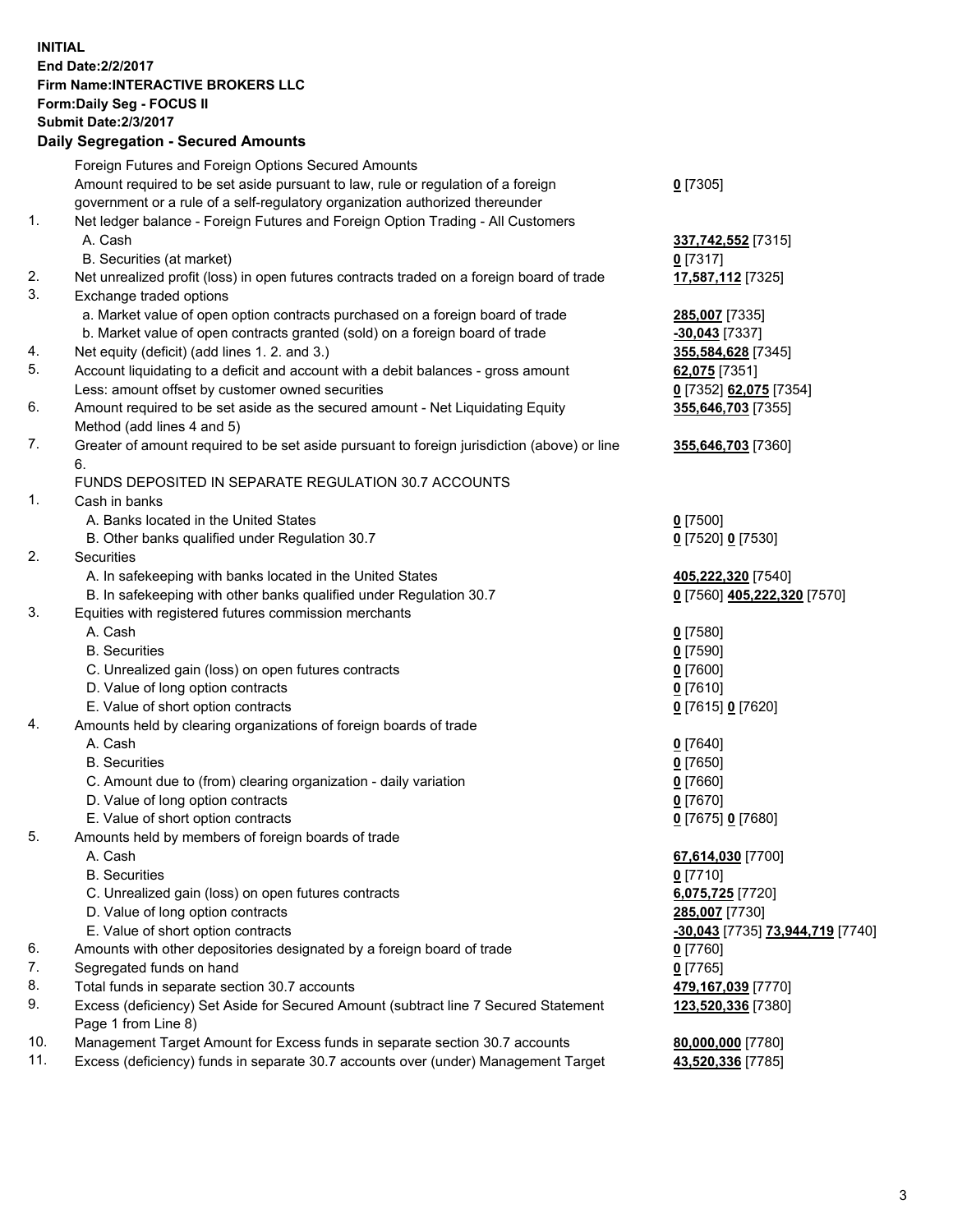**INITIAL End Date:2/2/2017 Firm Name:INTERACTIVE BROKERS LLC Form:Daily Seg - FOCUS II Submit Date:2/3/2017 Daily Segregation - Segregation Statement** SEGREGATION REQUIREMENTS(Section 4d(2) of the CEAct) 1. Net ledger balance A. Cash **3,238,797,779** [7010] B. Securities (at market) **0** [7020] 2. Net unrealized profit (loss) in open futures contracts traded on a contract market **-49,812,279** [7030] 3. Exchange traded options A. Add market value of open option contracts purchased on a contract market **108,690,615** [7032] B. Deduct market value of open option contracts granted (sold) on a contract market **-187,780,084** [7033] 4. Net equity (deficit) (add lines 1, 2 and 3) **3,109,896,031** [7040] 5. Accounts liquidating to a deficit and accounts with debit balances - gross amount **165,978** [7045] Less: amount offset by customer securities **0** [7047] **165,978** [7050] 6. Amount required to be segregated (add lines 4 and 5) **3,110,062,009** [7060] FUNDS IN SEGREGATED ACCOUNTS 7. Deposited in segregated funds bank accounts A. Cash **74,802,123** [7070] B. Securities representing investments of customers' funds (at market) **2,026,431,420** [7080] C. Securities held for particular customers or option customers in lieu of cash (at market) **0** [7090] 8. Margins on deposit with derivatives clearing organizations of contract markets A. Cash **18,657,612** [7100] B. Securities representing investments of customers' funds (at market) **1,301,259,698** [7110] C. Securities held for particular customers or option customers in lieu of cash (at market) **0** [7120] 9. Net settlement from (to) derivatives clearing organizations of contract markets **-6,732,118** [7130] 10. Exchange traded options A. Value of open long option contracts **108,672,889** [7132] B. Value of open short option contracts **-187,764,185** [7133] 11. Net equities with other FCMs A. Net liquidating equity **0** [7140] B. Securities representing investments of customers' funds (at market) **0** [7160] C. Securities held for particular customers or option customers in lieu of cash (at market) **0** [7170] 12. Segregated funds on hand **0** [7150] 13. Total amount in segregation (add lines 7 through 12) **3,335,327,439** [7180] 14. Excess (deficiency) funds in segregation (subtract line 6 from line 13) **225,265,430** [7190] 15. Management Target Amount for Excess funds in segregation **155,000,000** [7194]

16. Excess (deficiency) funds in segregation over (under) Management Target Amount Excess

**70,265,430** [7198]